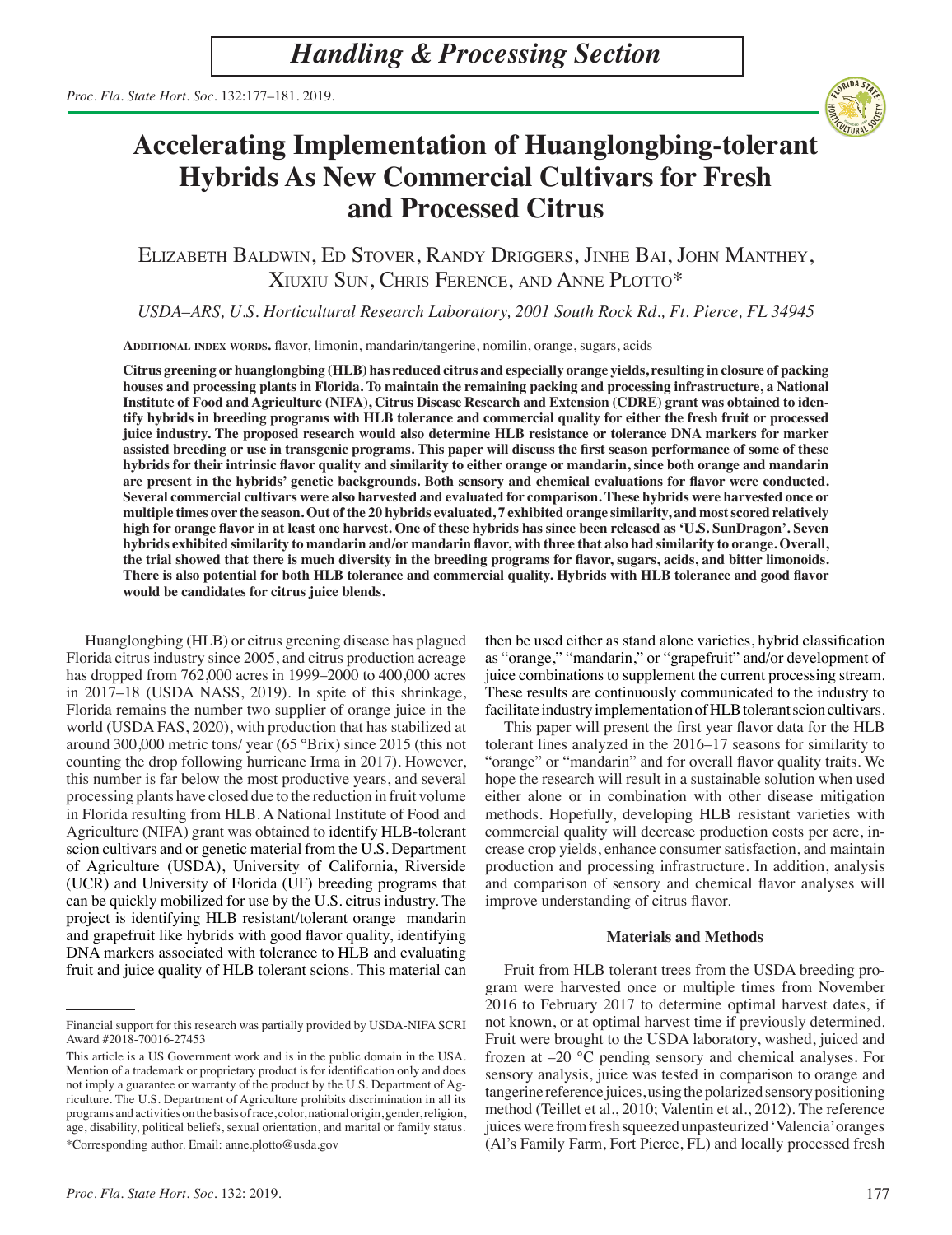tangerines "gourmet pasteurized" (Orchid Island Juice Co., Fort Pierce, FL). Six trained panelists, with three to 10 years of training and experience rating citrus juice products, rated the juice on a  $0-15$  scale for similarity to orange or tangerine references ( $0 =$ exactly the same flavor as reference,  $15 =$  totally different from reference). Panelists then rated sweetness, sourness, bitterness, orange like flavor, mandarin like flavor and off flavor on a 0–15 scale, where lower and higher values indicate lower or higher intensity of perception for a flavor characteristic, respectively. Panelists were also asked to specify off flavor, when perceived, and were free to make any comment about the juice. Six to eight samples were tasted per day and within a day, samples were presented in a completely randomized order across panelists. Taste panels took place in isolated booths with red lighting to mask color differences among juices, and using Compusense© Cloud (West Guelph, ON, Canada) for data acquisition. Samples from the same juice were analyzed for pH and titratable acidity (TA) to a pH 8.1 endpoint using an autotitrator (Mettler Toledo DL50, Columbus, OH), soluble solids content (SSC) by refractomer (Atago PR 101, Tokyo, Japan), SSC/TA ratio, and for levels of the bitter compounds limonin and nomilin by chromatography as described in Raithore et al., (2020).

Sensory data were analyzed using SenpaQ v.5.01 (Qi Statistics, Berkshire, U.K.). Correlation tests and principal components analyses (PCA) were performed to compare instrument with sensory data using XLSTAT v. 2019 (Addinsoft, New York, NY).

### **Results and Discussion**

An alternative to descriptive sensory analysis was tested in this project, where the samples were compared with either an orange or a tangerine juice reference (Valentin et al., 2012). Not knowing what the hybrids would taste like "a priori", we hypothesized that this method would help in classifying the hybrids. A principal components analysis (PCA) showed that rating samples in comparison with a reference juice sample ("same as reference"), or simply rating the flavor by providing a conceptual reference standard gave similar results; indeed, correlations (Table 1) as well as the PCA graph (Fig. 1) showed that descriptors "same as orange" or "same as mandarin" were highly correlated with "orange like" and "mandarin like" flavors, respectively. However, in general, the similarity ratings were higher (up to 10.5 points on a 0–15 scale) than the absolute ratings

(up to 6.3 points) (Table 2). Furthermore, more samples had high similarity to orange than mandarin and also had relatively high orange flavor ratings, whereas samples that had high similarity with mandarin juice did not all have high mandarin flavor ratings. The latter can be explained by the fact that the mandarin juice used as a reference was pasteurized, and pasteurization, even at low temperatures, can change the flavor profile of a juice (Perez Cacho and Rouseff, 2008).

Table 2 presents average ratings for sensory descriptors as well as instrumental data. Color coded sensory means indicate relatively high values: orange color for "same as orange" and "orange flavor", peach color for "same as tangerine" and "tangerine flavor, yellow for high "sweet" ratings, and green, blue or grey for high "sour", "bitter" or "off flavor" ratings, respectively. Samples with the highest ratings for "same as orange"  $(\geq 7)$  were 'Bower' (Dec.), 'Fortune' (Jan. Feb.), FTP 6-49-96 (Nov. Dec., newly released 'U.S. SunDragon', which also had high "same as mandarin" rating for Nov.), FF 1-8-96 (Dec.), FF 1-10-61 (Nov. Dec.), FF 1-74-14 (Dec.), FF 1-75-113 (Nov.), FF 1-85-109 (Nov. Jan.) and FF 1-85-119 (Jan. Feb., which also had high rating for "same as mandarin" for Feb.). Of these, all but 'Bower' and FF 1-74-14 (Dec.) also had relatively high  $(\geq 5)$  "orange flavor" ratings in at least one harvest. This includes 'Fortune' (Jan.), FF 1-8-96 (Dec.), FF 1-10-61 (Nov. Dec.), FF 1-75-113 (Nov.), FF 1-85-109 (Jan.) and FF 1-85-119 (Jan. Feb.) (Table 2). For "same as mandarin", 'Nova' (Dec.), FTP 6-49-96 'U.S. SunDragon' (Nov.), FF 1-10-1 (Jan.), FF 1-78-62 (Dec.), FF 1-85-119 (Feb.), FF 1-8-70 (Feb.) and FF 5-51-2 (Dec.) had relatively high ratings  $(\geq 7)$ , and among them, only 'Nova' (Dec.), FF 1-78-62 (Dec.) and FF 5-51-2 (Dec.) had relatively high ratings for "mandarin flavor" in addition to FF 1-8-96 (Dec.) (Table 2). The sweetest samples tended to also be high in mandarin, orange, or both flavors (Table 2). High and significant correlations between sweet and "same as orange" and with mandarin flavor were found (Table 1), as well as with the SSC/TA ratio. A SSC/TA ratio greater than 12.0 generally resulted in a high sweetness rating, but there were exceptions. Volatile compounds also contribute to the perception of sweetness, as demonstrated by Bartoshuk et al. (2017) in strawberries, or in orange juice (unpublished data).

Some samples had an exceedingly high level of sourness, greater than 9.5 on the 0 15 scale: FF 1-85-82 (Nov.), FF 1-8-70 (both harvests), FTP 6-45-137 (Jan), FTP 6-46-15 (both harvests), FTP 6-47-13 (both harvests), and FTP 6-47-9 (all harvests),

Table 1. Pearson correlation coefficients between sensory and instrumental measurements  $(n = 41)$ .

|                  | Orange               | Same as  | Mandarin |       |          |               | Off-     | <b>SSC</b>       | TA          |          |          |                 |
|------------------|----------------------|----------|----------|-------|----------|---------------|----------|------------------|-------------|----------|----------|-----------------|
| Variables        | Flavor               | Mandarin | Flavor   | Sweet | Sour     | <b>Bitter</b> | flavor   | $(^{\circ}Brix)$ | $(\%$ Acid) | SSC/TA   |          | Limonin Nomilin |
| Same as orange   | $0.797$ <sup>z</sup> | 0.360    | 0.432    | 0.665 | $-0.628$ | $-0.500$      | $-0.623$ | 0.212            | $-0.371$    | 0.258    | $-0.307$ | $-0.352$        |
| Orange flavor    |                      | 0.237    | 0.451    | 0.564 | $-0.424$ | $-0.247$      | $-0.595$ | 0.401            | $-0.191$    | 0.087    | $-0.170$ | $-0.322$        |
| Same as mandarin |                      |          | 0.680    | 0.442 | $-0.495$ | $-0.168$      | $-0.387$ | 0.323            | $-0.513$    | 0.517    | $-0.007$ | 0.010           |
| Mandarin flavor  |                      |          |          | 0.701 | $-0.689$ | $-0.087$      | $-0.445$ | 0.304            | $-0.600$    | 0.562    | $-0.089$ | $-0.109$        |
| Sweet            |                      |          |          |       | $-0.894$ | $-0.222$      | $-0.317$ | 0.510            | $-0.647$    | 0.657    | $-0.125$ | $-0.242$        |
| Sour             |                      |          |          |       |          | 0.318         | 0.357    | $-0.313$         | 0.782       | $-0.773$ | 0.233    | 0.283           |
| Bitter           |                      |          |          |       |          |               | 0.533    | 0.097            | 0.378       | $-0.286$ | 0.692    | 0.401           |
| Off-flavor       |                      |          |          |       |          |               |          | $-0.018$         | 0.346       | $-0.203$ | 0.272    | 0.245           |
| SSC (Brix)       |                      |          |          |       |          |               |          |                  | $-0.079$    | 0.359    | 0.029    | $-0.077$        |
| TA (% Acid)      |                      |          |          |       |          |               |          |                  |             | 3        | 0.134    | 0.197           |
| SSC/TA           |                      |          |          |       |          |               |          |                  |             |          | $-0.141$ | $-0.194$        |
| Limonin          |                      |          |          |       |          |               |          |                  |             |          |          | 0.696           |
|                  |                      |          |          |       |          |               |          |                  |             |          |          |                 |

<sup>z</sup>Values in bold are different from 0 with a significance level  $\alpha$  < 0.0001.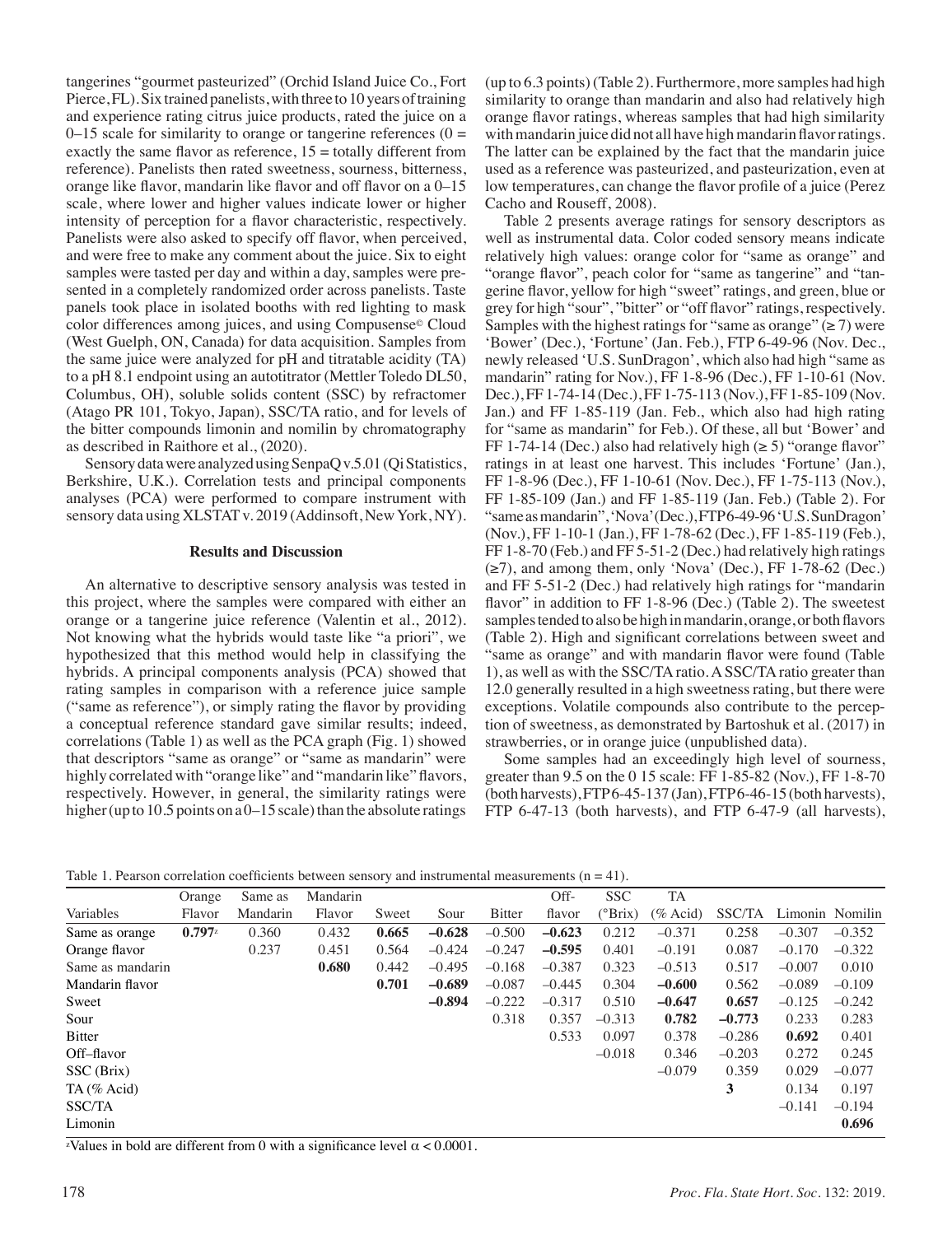

Fig. 1. Principal components analysis (PCA) of sensory and instrumental quality ratings of 24 citrus hybrids harvested multiple times.

associated with high TA levels (greater than 1.25% and up to 2.16%) and low SSC/TA ratio (less than 10.0) (Table 2). Some of these samples were additionally perceived as noticeably or highly bitter, depending on panelists, and had high limonin or limonin + nomilin levels: FF 1-10-90 (Nov.), FF 1-85-124 (Nov.), FF 1-85-82 (both harvests), FTP 6-45-137 (Jan.), FTP 6-46-15 (both harvests), and FF 6-47-13 (Jan.) **(**Table 2). Dea et al. (2013) found that in a complex matrix such as orange juice, limonin recognition threshold (i.e. concentration of limonin at which point it is perceived as bitter) was  $4.7 \text{ mg} \cdot L^1$ . The current data indicate that most of the time, limonin greater than 3.43  $mg L<sup>1</sup>$  induced perception of bitterness, but some samples with lower levels of limonin were also perceived as bitter (2.34 and 2.16 mg·L 1 for FTP 6-45-137 (Jan.) and FTP 6–47–13 (Jan.), respectively). Interestingly, bitterness was perceived in FF1–10–61 (Nov.) and FF 1–78–62 (Dec.) which had relatively high limonin levels (3.96 and 3.77 mg·L<sup>1</sup>, respectively), but with high soluble solids content (15.1 and 13.7 °Brix, respectively) and high SSC/ TA ratio (13.7 and 11.4, respectively), panelists gave those hybrids high sweetness ratings, as well as relatively high mandarin flavor (Table 2 and Fig. 1).

Excessive sourness and high bitterness also resulted in high off flavor ratings. Comments for FTP 6–45–137 (Jan.), which had sour and bitter ratings of 13.5 (the highest) and 4.8, respectively, were "so sour, it is difficult to perceive anything else". FTP 6–47–13 (Dec. and Jan.) was also found too sour but not bitter, with additional notes of vinegar, woody, "green" and sulfury (data not shown). Off flavor in FF 1-85-82 (Nov. and Dec.) was

described as harsh, bitter, gasoline, soapy, woody, which might be reminiscent of off flavor that has been found in fruit from some Poncirus hybrids. Other samples in which panelists found poncirus like off flavor were FF 1-10-1 (also soapy, pumpkin like, musty), FF 6-46-15 (also bitter, harsh, metallic, soapy, sulfury), and FF 1-85-119 (also metallic, gasoline, sulfury, woody). Off flavor in 'Bower' was described as carrot/pumpkin, not unpleasant but not typical of orange juice, which is unsurprising for this largely mandarin cultivar. Finally, off flavor in 'Kunembo' was associated with high sourness, and it is possible it was harvested too early (Jan. 2017).

The PCA plot summarizes quality of these 24 samples harvested in 2016–17 (Fig. 1). The first two PCs accounted for 61.39% of the variability. All samples on the left side of the graph (negative PC1) had desirable attributes, sweet, mandarin like and orange flavor with high SSC and SSC/TA, while samples on the right side of the graph were highly sour with high TA (negative PC2) or highly bitter with high limonin and nomilin levels (positive PC2). This first year of observations allowed sorting out which hybrids produce fruit with negative attributes, in spite of having shown some HLB tolerance. FTP 6-45-137, FTP 6-46-15, FTP 6-47-13. and FF 1-85-82 were removed from the list of hybrids for future evaluation. FTP 6-47-9 was also a possible candidate for removal, but was given a second chance in 2018 2019 with later harvests (end of February and March) with the hope of decreasing sourness; however, sourness ratings were still quite high in 2018–19 (data not shown). FF 1-85-124 on the other hand, improved with a later harvest in 2019. Hybrids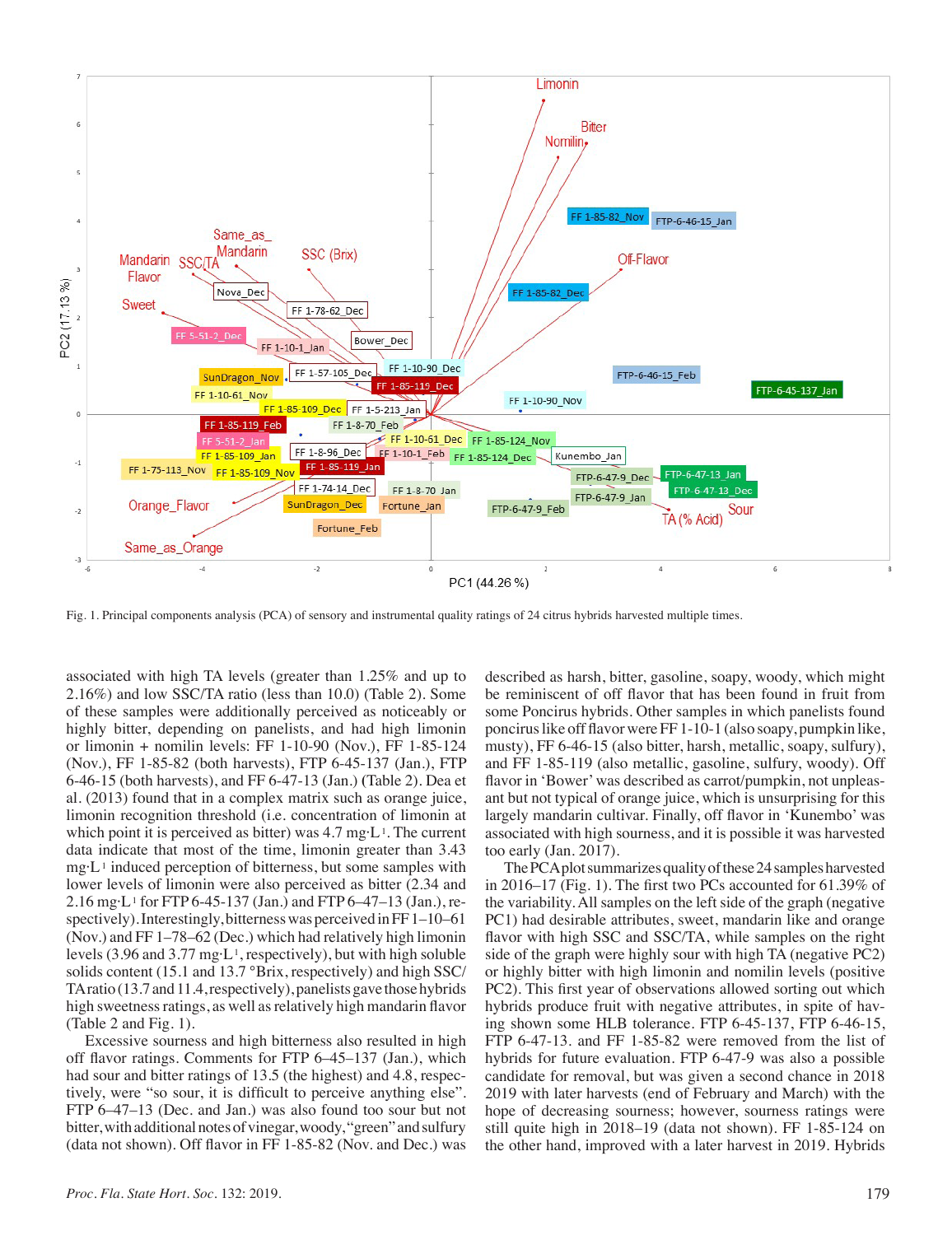|                      |                    |            |            |            |            |            |              |            |            |                            | <b>TA</b>    |            |                             |                      |
|----------------------|--------------------|------------|------------|------------|------------|------------|--------------|------------|------------|----------------------------|--------------|------------|-----------------------------|----------------------|
|                      | Harvest            | Same as    | Orange     | Same as    | Mandarin   |            |              |            | Off        | <b>SSC</b>                 | (% citric    |            |                             | Limonin Nomilin      |
| Genotype             | date               | Orange     | flavor     | mandarin   | Flavor     | Sweet      |              |            |            | Sour Bitter flavor (°Brix) | acid)        |            | SSC/TA (mg L <sup>1</sup> ) | (mg L <sup>1</sup> ) |
| Bower                | 13 Dec.            | 8.0        | 3.5        | $7.0\,$    | 3.2        | 8.3        | 4.7          | 2.3        | 6.2        | 13.4                       | 1.02         | 13.2       | 3.37                        | 2.40                 |
| Kunembo              | 12 Jan.            | 3.5        | 2.7        | 4.2        | 3.3        | 4.2        | 9.3          | 2.8        | 5.7        | 11.6                       | 1.49         | 7.8        | 0.86                        | 0.91                 |
| Nova                 | 13 Dec.            | 6.5        | 4.2        | 8.2        | 6.0        | 9.2        | 3.0          | 2.7        | 3.5        | 12.6                       | 0.71         | 17.7       | 2.80                        | 2.40                 |
| Fortune              | 12 Jan.<br>15 Feb. | 7.7<br>9.7 | 5.0<br>4.8 | 5.5<br>6.7 | 3.3<br>3.5 | 5.8<br>6.0 | 9.2<br>7.2   | 0.7<br>0.7 | 1.8<br>0.7 | 13.6<br>12.7               | 1.63<br>1.55 | 8.4<br>8.1 | 1.53<br>0.45                | 1.05<br>0.76         |
| FTP 6-49-96          | 17 Nov.            | 7.7        | 4.2        | 9.7        | 4.7        | 5.8        | 5.7          | 1.8        | 1.8        | 12.0                       | 0.79         | 15.3       | 2.90                        | 1.19                 |
| 'SunDragon'          | 22 Dec.            | 8.7        | 4.7        | 5.0        | 3.8        | 5.8        | 5.3          | 0.7        | 1.2        | 11.0                       | 0.93         | 11.8       | 1.18                        | 1.73                 |
| FF 1-5-213           | 25 Jan.            | 4.8        | 3.5        | 6.2        | 4.2        | 6.0        | 8.5          | 2.7        | 3.0        | 12.4                       | 1.06         | 11.8       | 1.33                        | 1.01                 |
| FF 1-8-96            | 22 Dec.            | 8.0        | 5.2        | 6.5        | 5.3        | 7.7        | 5.8          | 2.2        | 2.0        | 11.3                       | 1.03         | 10.9       | 0.97                        | 1.27                 |
| FF 1-10-1            | 25 Jan.            | 5.3        | 3.8        | $7.5\,$    | 4.5        | 7.7        | 5.0          | 2.5        | 4.2        | 15.2                       | 0.80         | 19.0       | 1.29                        | 0.86                 |
|                      | 15 Feb.            | 7.2        | 4.5        | 6.5        | 3.7        | 6.0        | 5.2          | 2.8        | 5.2        | 10.8                       | 1.51         | $7.1\,$    | 1.30                        | 1.24                 |
| FF 1-10-61           | 17 Nov.            | 9.3        | 6.3        | 5.3        | 4.2        | 9.2        | 5.5          | 3.0        | 1.0        | 15.1                       | 1.11         | 13.7       | 3.96                        | 0.86                 |
|                      | 22 Dec.            | 8.5        | 5.2        | 5.7        | 2.8        | 6.2        | 8.5          | 2.3        | 3.3        | 15.2                       | 1.55         | 9.8        | 2.85                        | 1.06                 |
| FF 1-10-90           | 17 Nov.            | 6.8        | 3.8        | 4.8        | 3.8        | 5.2        | 8.7          | 3.3        | 1.8        | 6.7                        | 1.23         | 5.6        | 6.14                        | 2.39                 |
|                      | 22 Dec.            | 6.0        | 4.3        | 5.8        | 3.5        | 6.2        | 6.8          | 3.3        | 2.0        | 12.3                       | 1.13         | 10.9       | 4.75                        | 1.82                 |
| FF 1-57-105          | 22 Dec.            | 4.5        | 1.5        | 5.3        | 3.3        | 8.3        | 2.8          | 1.0        | 5.0        | 12.0                       | 0.66         | 18.3       | 1.49                        | 1.33                 |
| FF 1-74-14           | 22 Dec.            | 10.0       | 4.8        | 4.7        | 4.2        | 7.7        | 5.7          | 2.2        | 4.3        | 11.5                       | 1.27         | 9.2        | 0.96                        | 0.97                 |
| FF 1-75-113          | 17 Nov.            | 10.5       | 6.3        | 5.8        | 4.8        | 9.0        | 4.0          | 1.5        | 2.0        | 9.8                        | 0.84         | 11.6       |                             |                      |
| FF 1-78-62           | 22 Dec.            | 6.5        | 3.8        | 8.3        | 5.8        | 8.0        | 4.3          | 4.5        | 1.8        | 13.7                       | 1.21         | 11.4       | 3.77                        | 1.39                 |
| FF 1-85-109          | 17 Nov.            | 7.8        | 4.8        | 6.5        | 3.8        | 6.3        | 5.7          | 1.0        | 2.7        | 12.7                       | 1.04         | 12.2       | 1.08                        | 1.53                 |
|                      | 22 Dec.            | 6.2        | 4.7        | 7.2        | 4.8        | 6.7        | 6.5          | 1.0        | 3.5        | 13.8                       | 1.38         | 10.1       | 1.41                        | 1.24                 |
|                      | 25 Jan.            | 7.8        | 5.7        | 5.3        | 4.3        | 7.7        | 5.0          | 1.7        | 2.0        | 14.8                       | 1.17         | 12.7       | 0.94                        | 0.76                 |
| FF 1-85-119          | 22 Dec.            | 6.2        | 3.2        | 6.8        | 4.0        | 6.7        | 7.3          | 2.0        | 4.0        | 12.5                       | 1.28         | 9.8        | 1.23                        | 2.87                 |
|                      | 25 Jan.            | 8.0        | 5.5        | 6.2        | 3.2        | 6.3        | 7.0          | 0.7        | 3.2        | 12.4                       | 1.15         | 10.8       | 2.58                        | 2.43                 |
|                      | 15 Feb.            | 9.8        | 5.8        | 8.3        | 4.7        | 7.7        | 7.0          | 1.3        | 2.5        | 14.1                       | 1.34         | 10.5       | 1.75                        | 1.31                 |
| FF 1-85-124          | 17 Nov.            | 5.5        | 3.8        | 6.7        | 4.0        | 3.8        | 9.0          | 3.2        | 2.7        | 10.4                       | 1.25         | 8.4        | 0.84                        | 1.44                 |
|                      | 22 Dec.            | 5.0        | 3.5        | 6.0        | 3.5        | 5.0        | 9.0          | 2.2        | 2.7        | 11.6                       | 1.25         | 9.3        | 0.55                        | 1.39                 |
| FF 1-85-82           | 17 Nov.            | 3.0        | 2.5        | 6.2        | 2.5        | 4.0        | 10.5         | 6.5        | 8.2        | 12.3                       | 1.13         | 10.9       | 8.23                        | 3.45                 |
|                      | 22 Dec.            | 4.0        | 3.3        | 5.8        | $4.0\,$    | 6.0        | 7.8          | 5.0        | 6.8        | 14.2                       | 1.44         | 9.9        | 5.18                        | 1.85                 |
| FF 1-8-70            | 25 Jan.            | 7.2        | 4.8        | 6.2        | 3.7        | 5.0        | 9.7          | 1.2        | 2.0        | 11.0                       | 1.36         | 8.1        | 0.98                        | 1.23                 |
|                      | 15 Feb.            | 4.0        | 3.3        | 7.7        | 4.2        | 4.5        | 10.0         | 0.7        | 2.2        | 13.2                       | 0.91         | 14.5       | 1.48                        | 1.09                 |
| FF 5-51-2            | 22 Dec.            | 7.2        | 2.5        | 8.5        | 5.5        | 7.0        | 3.3          | 1.2        | 3.2        | 11.8                       | 0.52         | 22.5       | 2.03                        | 1.76                 |
|                      | 25 Jan.            | 6.8        | 2.8        | 6.3        | 3.8        | 7.0        | 3.0          | 0.5        | 2.2        | 11.6                       | 0.50         | 23.3       | 0.48                        | 0.71                 |
| FTP 6-45-137 12 Jan. |                    | $1.0\,$    | 0.8        | 3.7        | 2.2        | $3.0\,$    | 13.5         | 4.8        | $10.7\,$   | 12.2                       | 2.16         | 5.6        | 2.34                        | 1.58                 |
| FTP 6-46-15          | 12 Jan.            | 3.0        | 2.2        | 6.3        | 3.7        | 4.0        | 11.7         | 4.3        | 4.2        | 13.0                       | 1.82         | 7.1        | 7.86                        | 6.76                 |
|                      | 15 Feb.            | 2.8        | 3.3        | 5.3        | 3.0        | 3.3        | 10.8         | 5.0        | 3.2        | 13.2                       | 2.09         | 6.3        | 3.43                        | 2.80                 |
| FTP 6-47-13          | 13 Dec.<br>12 Jan. | 3.0<br>3.8 | 2.0<br>3.2 | 2.3<br>3.0 | 1.8<br>2.2 | 3.0<br>3.3 | 11.5<br>11.8 | 1.2<br>4.0 | 5.7<br>5.8 | 9.2<br>10.6                | 1.47<br>2.07 | 6.3<br>5.1 | 1.92<br>2.16                | 2.47<br>0.82         |
| FTP 6-47-9           | 13 Dec.            | 4.0        | 1.8        | 6.3        | 3.0        | 2.8        | 12.2         | 1.3        | 2.8        | 8.4                        | 1.48         | 5.7        | 2.31                        | 1.66                 |
|                      | 12 Jan.            | $3.8\,$    | 2.2        | 5.3        | 1.7        | 3.5        | 11.2         | 1.3        | 3.8        | 10.6                       | 1.62         | 6.5        | 2.42                        | 1.25                 |
|                      | 15 Feb.            | $7.2\,$    | $2.2\,$    | 6.7        | $2.2\,$    | $3.8\,$    | 9.5          | 1.3        | $3.2\,$    | 11.2                       | 1.76         | 6.3        | 0.80                        | 1.65                 |

Table 2. Sensory ratings (0–15 scale), soluble solids content (SSC), titratable acidity (TA), limonin (L) and nomilin (N) of 24 citrus hybrids harvested in the 2016–17 season.

## **Color legend** Same as orange flavor  $(\geq 7.5)$ Orange flavor  $(\geq 5)$ Same as tangerine flavor  $(\ge 7.5)$ Tangerine flavor (≥5) High sweet  $(\geq 7)$ High sour  $(\geq 7)$ High bitter  $(\geq 3)$ High off flavor (≥3)